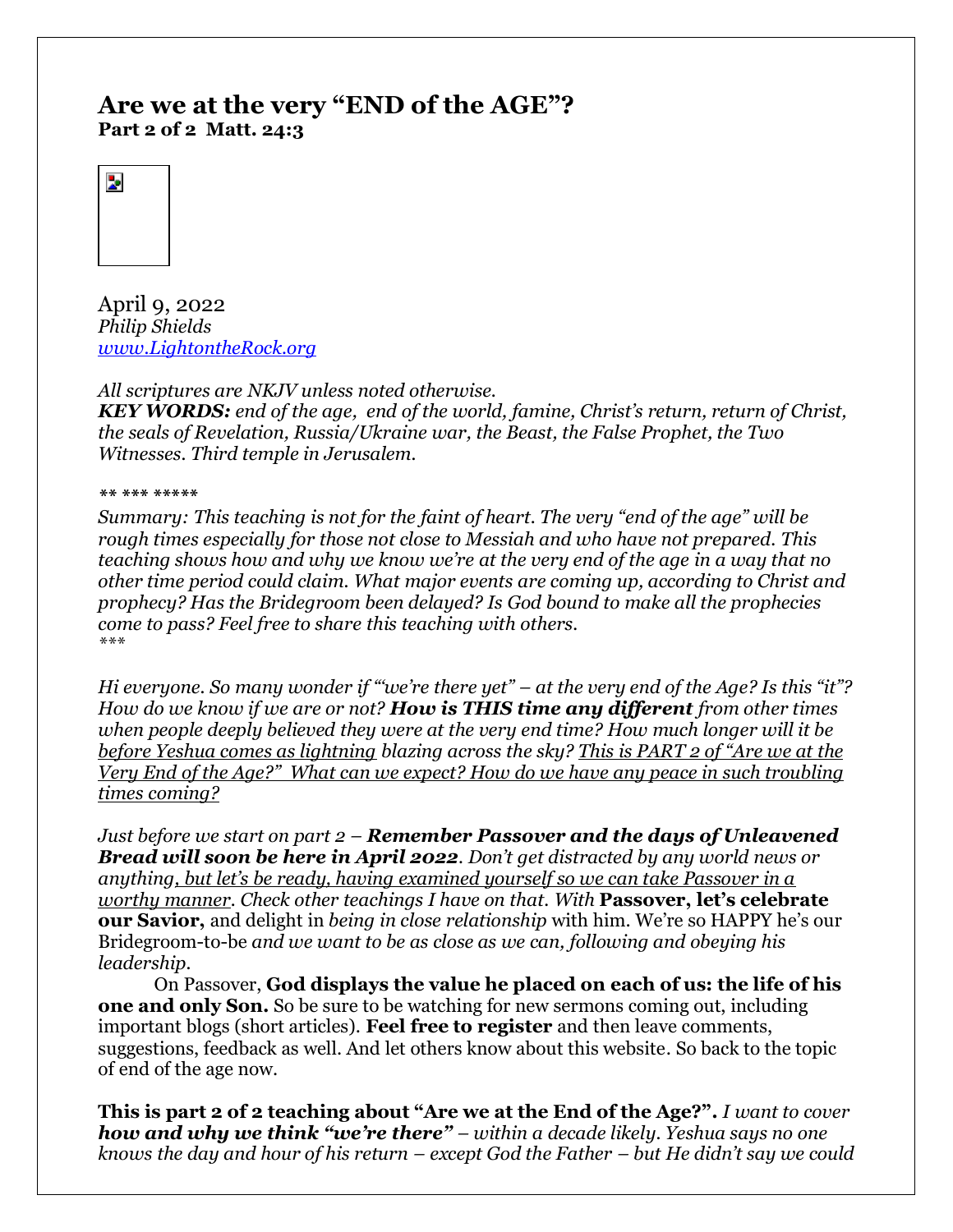*never know an approximate year or time (Matthew 25:13). And what's going to happen before he returns, according to his own words?*

By "end of the age" *I mean when our Lord Jesus Christ returns to take over the reins of government with his Bride.* 

## **Matthew 24:1-3**

Then Jesus went out and departed from the temple, and His disciples came up to show Him the buildings of the temple. 2 And Jesus said to them, "Do you not see all these things? Assuredly, I say to you, not one stone shall be left here upon another, that shall not be thrown down."

**3** Now as He sat on the Mount of Olives, the disciples came to Him privately, saying, "**Tell us, when will these things be? And what will be the sign of Your coming, and of the end of the age?"**

KJV and some others say "end of the *world" – but no, the planet will still be here. It means end of the age; the end of Man's age to rule and Satan will be deposed as god of this AGE (2 Cor. 4:4)* 

*Greek word #165, "Aion" – "referring to an age or time; denotes a duration or continuance of time." (Complete Word Study of the New Testament)* 

*I hope you watched part 1, so I won't go through the same material. Last time we covered these topics and more:*

- *the first 4 seals of Rev. 6- false prophets, war, famine and shortages/inflation, and then a fourth of world dies in Seal #4, when over a FOURTH of the world will die from "sword, hunger, and beasts of the earth" (Rev 6:8). We touched on all 7 seals, 7 trumpets, etc.*
- *I also gave examples of how the whole world has dramatically changed just in the past 2 years especially, and even up to 7 years.*
- *I explained last time also how it does seem, since it's going to be the worst time ever, that God has promised protection to many of his children who are zealous and seeking him. But many will be martyrs also, including the last 2 Witnesses!*
- *Remarked on the war in Ukraine.*
- *And much more…. So please listen to/watch Part 1 first.*

*SO going on… remember the disciples had remarked to Jesus how stunning the temple stones were, and Jesus said the time would come when not one stone will be left upon another; it will all be thrown down. Then the disciples came to him on the Mount of Olives.*

MUCH of the space and time that prophecy takes up in the Bible is focused on OUR day and age, right now. I think it's *possible*, though I won't set a date like a prophet might, that Jesus *could* be standing on the Mount of Olives within ten years. I could be wrong. God's will be done. Remember even Apostle John 2,000 years ago wrote about how we're in "the last hour" (1 John 2:18). So whether it's going to be 8-10 years or 20-30 more years, w*e should live with a sense of urgency as never before, and with a sense that we are witnessing HISTORY in the making* and even being a part of the making of that history! It should be very exciting to us all.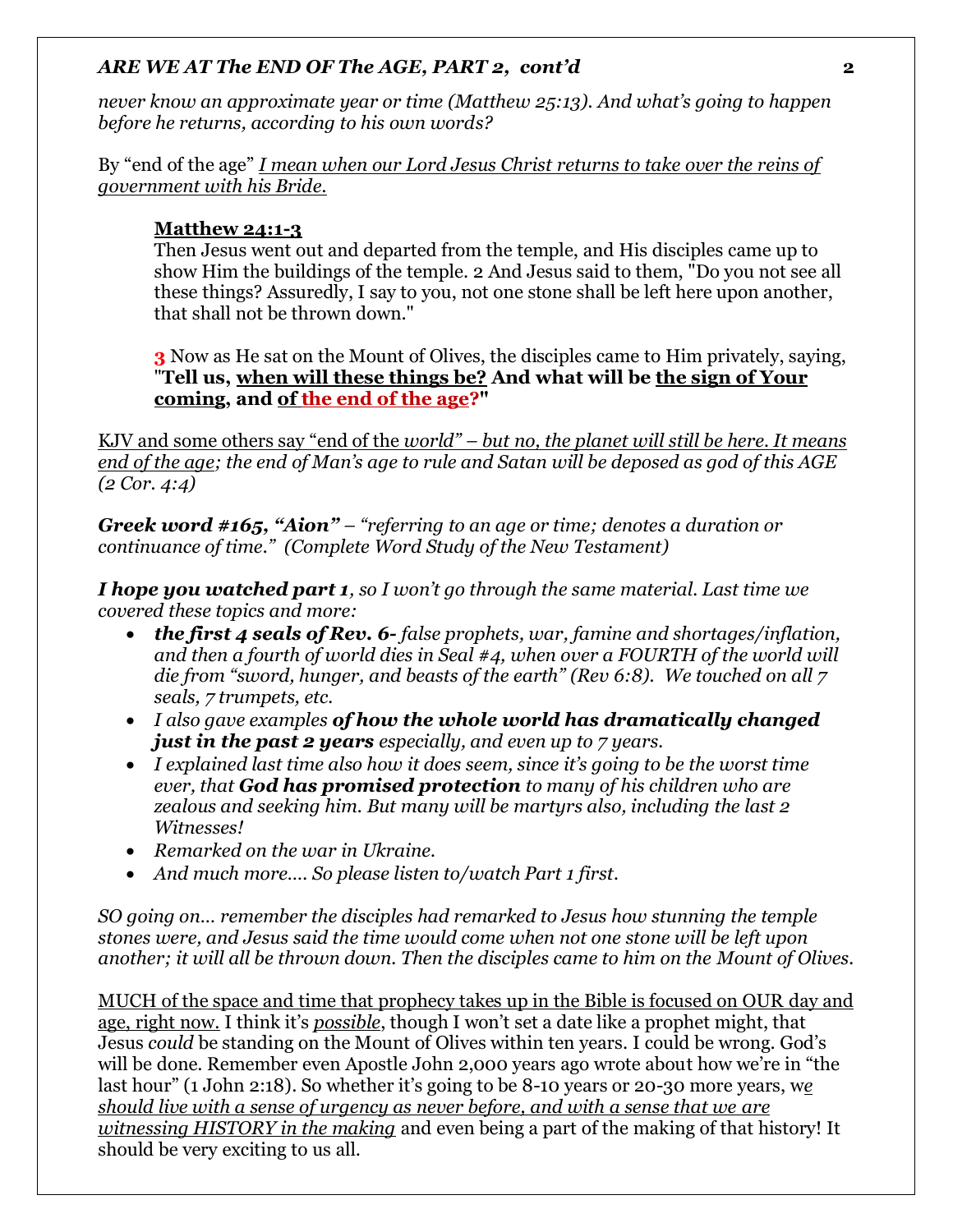#### **Luke 21:10-11**

Then He said to them, "Nation will rise against nation, and kingdom against kingdom. 11 And there will **be great earthquakes** in various places, and **famines** and **pestilences** [pandemics]; and there will be fearful sights and great signs from heaven."

Covid19 was just a warm-up and alert to many more pandemics coming. Covid had only 1- 2% lethality. Imagine if a lab virus is released or used in war that will have 50-70-80% lethality! In the next 2-5 years, we'll see many more pandemics, far worse than Covid19, and sometimes several at the same time.

*(Remember these notes are not entirely word for word. Much more is said on the video. I recommend you watch or hear the video WITH printed notes).* 

#### **WHY should we want to cover all this?**

- Many people want to know if "we're there yet" the return of Messiah
- God's true ministers are told to be watchmen and alerting the people when dangerous times are coming, or the blood is on their heads – Ezekiel 33:1-9. Please read it.
- T**o remind us to have Christ's peace in scary times.** We should absolutely trust, trust, trust our God and our Savior no matter how bad it gets. Here's our "marching orders."

## **Luke 21:9**

"But when you hear of **wars and commotions, do not be terrified**; for these things must come to pass first, but the end will not come immediately."

We know we're in great hands, and all things will work out for good – even if we are being persecuted, count it all JOY, Yeshua said (Matthew 5:11-12).

#### **John 14:27**

"PEACE I leave with you, MY peace I give to you; not as the world gives do I give to you**.** *LET NOT your heart be troubled***,** *neither let it be afraid."* 

#### **Isaiah 26:3-4**

"*You will keep him in perfect peace, Whose mind is stayed on You, Because he trusts in You.*  4 TRUST in YHVH forever, For in Yah, YHVH, is everlasting strength."

**What if someone we love dies "prematurely" in the years to come?** Coping with death is never easy. But let's understand we are in God's precious hands, and he'll do what's best for us. With the worst times ever coming, is death such a bad thing? I often wonder if I'd really like to go through what this world is about to go through! Look what GOD says to  $\overline{u}$ 

#### **Isaiah 57:1 NLT**

"Good people pass away; the godly often die before their time. But no one seems to care or wonder why. No one seems to understand **that God is** *protecting them* **from the evil to come**."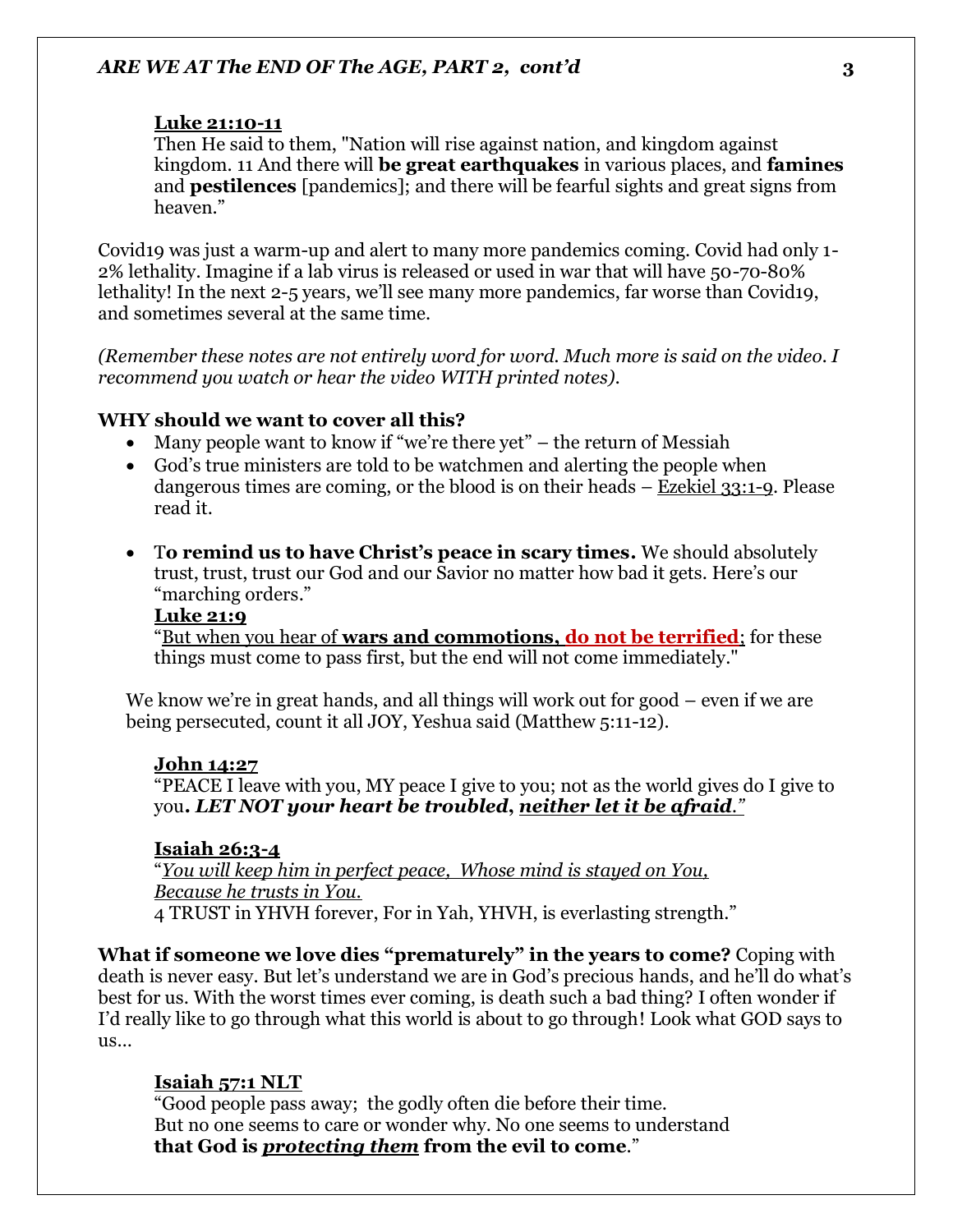#### **Psalm 116:15**

"Precious in the sight of the LORD is the death of his saints."

We should have a sense of excitement even as our redemption draws nigh, to be a part of the most momentous times ever in all HISTORY! And many of us will be there. Look at verse 28.

#### **Luke 21:25-28**

"And there will be signs in the sun, in the moon, and in the stars; and on the earth *distress of nations, with perplexity, the sea and the waves roaring*; 26 men's hearts failing them from fear and the expectation of those things which are coming on the earth, for *the powers of the heavens will be shaken*. 27 Then they will see the Son of Man coming in a cloud with power and great glory.

**28 Now when these things begin to happen, look up and lift up your heads, because your redemption draws near."** 

*This CAN be exciting instead of terrifying. REMEMBER who you are*: you are the beloved Bride of Jesus Christ and we're the child of God our Father.

**But "BE NIMBLE" when it comes to prophecy. Be willing to move on your thinking. Sometimes we'll need to look at totally "out of the box" possibilities.** I used to call it "riding loose in the saddle" Don't be glued to your understanding from 20-50 years ago or you'll likely MISS a lot. Many of o*ur Bible margin notes are likely outdated and wrong*. *God has a way of giving us the overview but then His details surprise us.* So don't lock in to one view. Not even mine. Be nimble and willing to adjust as we go along. True prophets are led by God's spirit (2 Pet. 1:21). I think when it's all said and done, many of us will be amazed at how different events actually unfolded.

#### **2 Peter 1:20**

"Knowing this first, that no prophecy of Scripture is of any private interpretation…"

**PLUS, God CAN change his mind** – like he did to the city-state of **Nineveh** after Jonah's preaching (Jonah 3:1-10). (Briefly discuss). The oft-quoted "IF my people" scripture –shows us God will change his mind if enough of God's people seek him and repent.

**But the onus is on "If** *my people***"** – *the people of GOD* doing something! **God shortens the time** *"for the elect's sake*" remember, so let's be worthy of him doing that! **(Matthew 24:22)**

#### **2 Chronicles 7:13-14**

"**When** *I shut up heaven and there is no rain, or command the locusts to devour the land, or send pestilence among My people*,

14 *if My people who are called by My name* will **humble themselves, and pray and seek My face, and turn from their wicked ways**, *then* I will hear from heaven, and will forgive their sin and heal their land."

And surely – as **Ezekiel 9:1-6 says,** God's people **feel** all disasters going on and we sigh and cry to God and speak out on issues as we have opportunity. It's certainly not a time to be asleep spiritually. *Remember all ten virgins of Matthew 25 – slept* when the Bridegroom was delayed. That's a warning to us.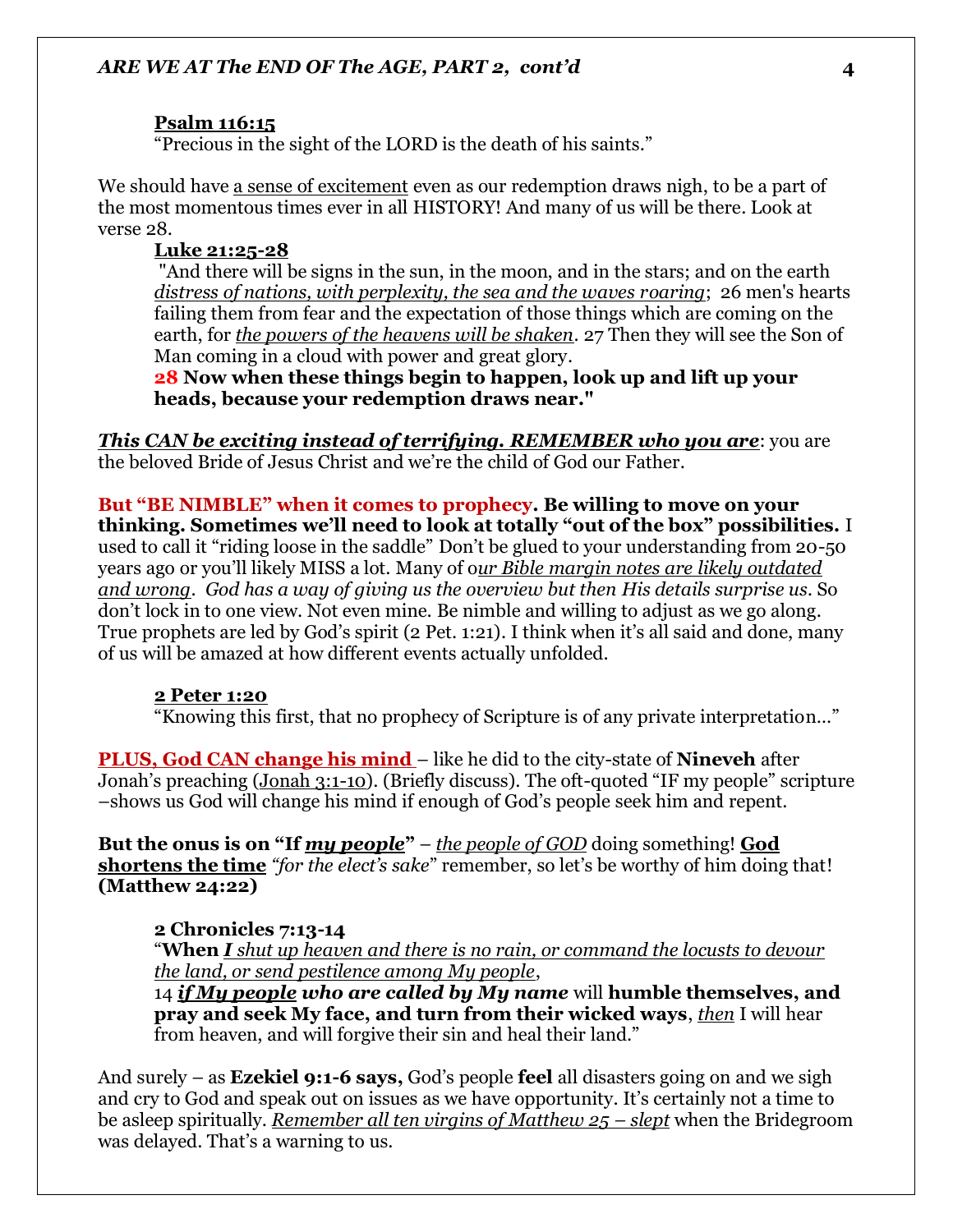### **What makes us so sure we are now at the very End of the age?**

**How close are we to the end of the age?** Frankly, no one knows for sure. There are lots of timetables out there. The only timetable that is for sure – is GOD's timetable. *He's given us an OVERVIEW – but not specific enough details to plug in a specific date, like so many want to do*.

My view of it is that at the soonest – he won't come before 2030, as there are still so many things that must happen, **and they must start happening quickly for even 2030 to be a possible year of His return**. Yeshua said we won't know the day or the hour, but we might be able to state the YEAR. I'm saying we're likely at 8-10 years, possibly even 15-20 years, but not at all likely before 8 years from now (2030). *I'm not setting a date. I'm just trying to wake us all up to the urgency of the times*. Christ could return any time from 2028-2035 – or if God chooses, beyond that.

### **Here are big reasons that help us know we're UNIQUELY at the end of the age.**

**1. Just before Christ returns, Rev. 11:7-10 speaks of God's TWO Witnesses preaching in Jerusalem – AND are being watched by the whole world.**

### *This could never have been said before 2024 or so, ever in history. This makes OUR TIME very unique!*

That's *about to be possible*, maybe in another year or two, we're close – *but there are still blank places in Africa and Asia and even parts of USA, where people don't have strong internet access*. This is SURELY one of the most unique proofs we're finally at the very end. Elon Musk is putting up thousands of satellites to bring worldwide internet access. *This has never ever happened before or been possible before.* 

#### **Revelation 11:7-10**

"When they finish their testimony, *the beast that ascends out of the bottomless pit* will make war against them, overcome them, and kill them. 8 And their dead bodies will lie in the street of the great city which spiritually is called Sodom and Egypt, where also our Lord was crucified.

9 **Then those from** *the peoples, tribes, tongues, and nations* **will SEE their dead bodies three-and-a-half days, a**nd not allow their dead bodies to be put into graves. 10 And those who dwell on the earth will rejoice over them, make merry, and send gifts to one another, because these two prophets tormented those who dwell on the earth."

*Let me say again, until our time and our day, this simply could not have been possible – say in 1960, or 1300's or 70 AD. Just impossible. Now it is. To ME, this is huge proof we're right there at the very end of the age.* 

**2. "The Third Day" of Hosea 6:1-2 is almost here**. **The year of Christ's crucifixion was 30 AD.** The Bible speaks of *a day is as a thousand years with God* (1 Peter 3:8; Psalm 90:4). **In Biblical "2 days"** – or 2,000 years – from when Christ was crucified in 30 AD brings us to 2030. This next verse helps me feel we're right there, near the end of the "2nd day".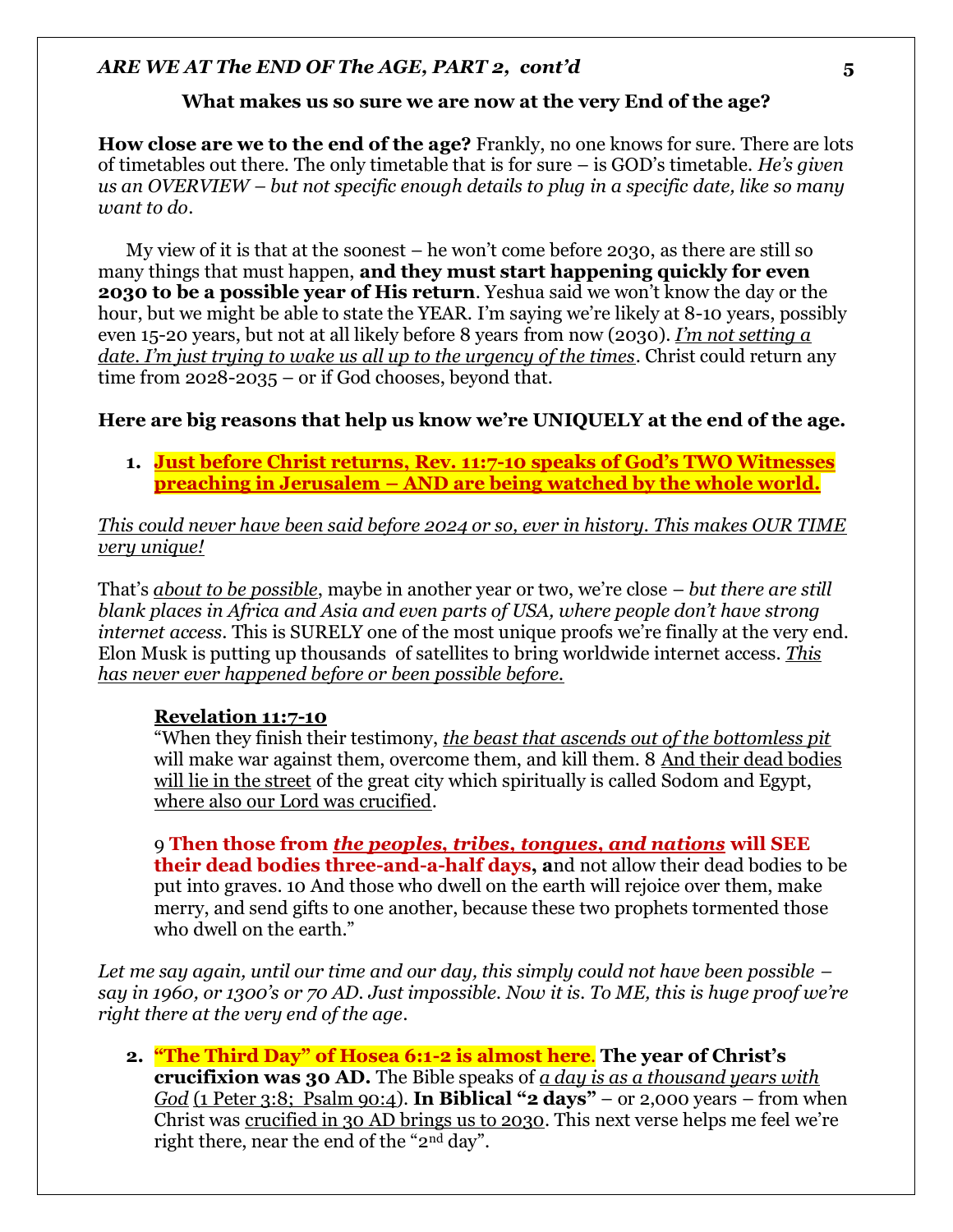#### **Hosea 6:1-2**

"Come, and let us return to YHVH; For He has torn, but He will heal us; He has stricken, but He will bind us up. 2 *After* **two days He will revive us;** *On the third day He will raise us up*, That we may live in His sight."

I think "after two days" refers to the time between his crucifixion and mankind going on their own merry way -- to Messiah's return. The "third day" then would start after Passover 2030. As I see it, 2 "days" or two thousand years from Christ's crucifixion in 30 AD takes us to 2030. *Unless of course the starting point is not Christ's crucifixion year.* 

**IMPORTANT:** if I'm dead wrong, STILL be faithful and be living a holy life in Christ. There are many more signs given – knowledge increasing, etc.

### **3. Israel became an independent sovereign nation again May 14, 1948**. **The prophecies for the end of age center around Jerusalem and Israel. No Israel – no "end of the age" yet.**

**Jews were thrown out of their land** *twice* and returned twice. First they were thrown out by Nebuchadnezzar king of Babylon in 586 BCE*. The second time they were evicted from the promised land was after 70 AD. But twice God allowed them to come back* – 70 years after the first temple was destroyed, and **in 1948** when the state of Israel was announced and accepted at the U.N.

Last time I covered how Yeshua/Jesus talked privately to his disciples about his  $2<sup>nd</sup>$  coming and the end of the age. Some of what he said applied to the destruction of the 2nd temple they had but remember he was addressing also the signs of his return and end of the age. Now notice what He says about the fig tree and "this generation."

#### **Matthew 24:32-35**

32 **"Now learn this parable** *from the FIG tree*: When its branch has already become tender **and puts forth leaves**, you know that summer is near. 33 **So you also, when you see all these things, know that it is near — at the doors!** 34 Assuredly, I say to you, **this generation will by no means pass away** till all these things take place. 35 Heaven and earth will pass away, but My words will by no means pass away."

The Fig tree pictures Israel. See **Micah 4:4** – every man under this vine and fig tree. Jeremiah 11:16 too. *Israel was pictured by the Fig tree, the Vine, and the Olive tree (Romans 11).*

Maybe I'll write a blog on that. The fig tree *seed* was planted in **1897** where the dream was vocalized in the Zionist movement in Switzerland. Then **in 1917 the seed "sprouted" with the Balfour Declaration**, when Britain said Israel will be a sovereign state sometime soon. But there were "no leaves yet" on the Israel "fig tree." **Finally on May 14, 1948,** the fig tree's leaves sprouted, and Israel was a free nation.

### **What is a "generation? Psalm 90 says 70-80 years. Psalms 90:10**

"The days of our lives are seventy years;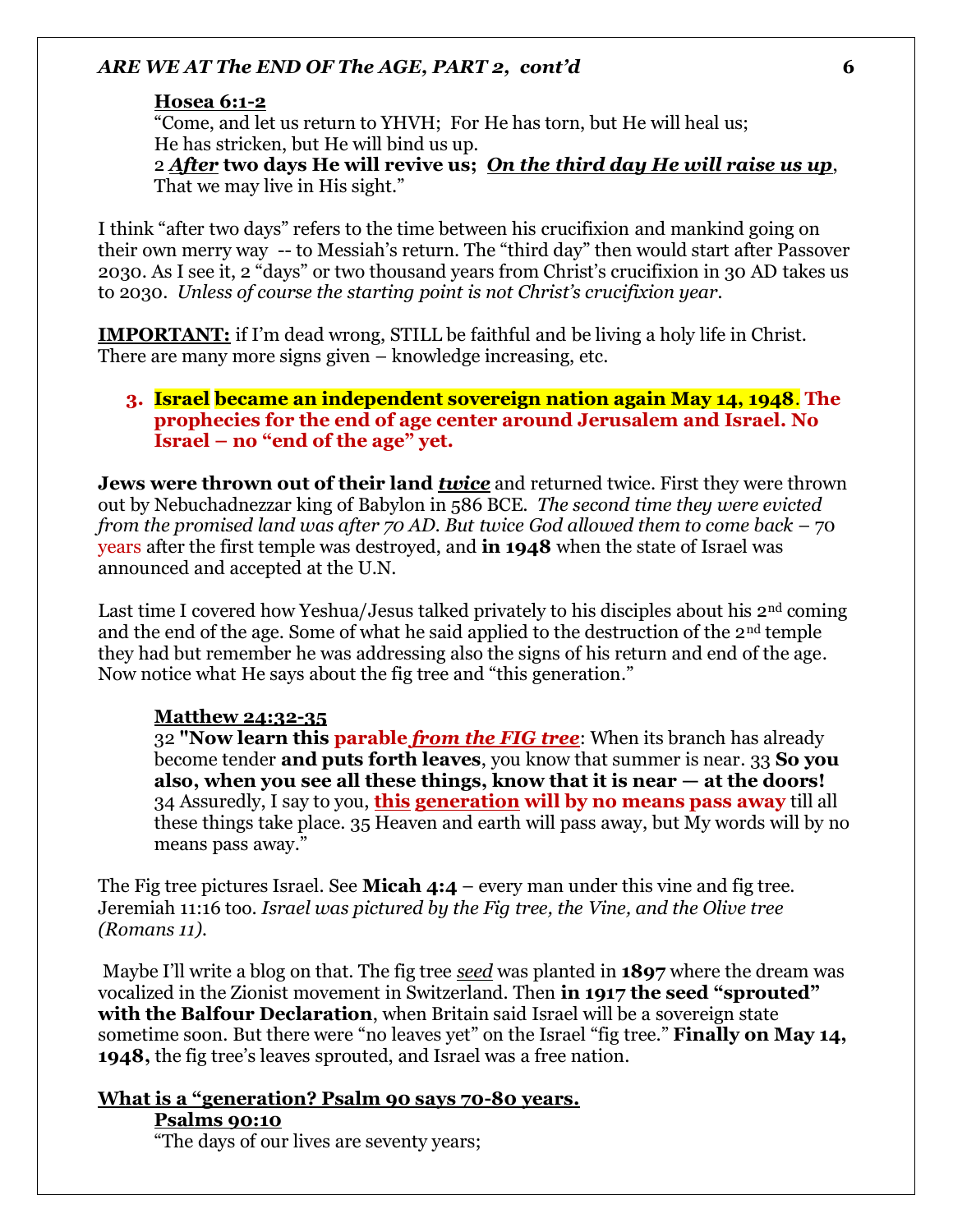**And if by reason of strength they are eighty years**, Yet their boast is only labor and sorrow; For it is soon cut off, and we fly away."

**A generation of 80 years from 1948 takes us to 2028.** I believe "THIS generation" stated by Jesus/Yeshua in 30 AD is dual:

- **1-** the generation that saw the temple destroyed in 70 AD, 40 years after He spoke this.
- **2- t**he generation for the return of Christ, IF the count starts from Israel's start in 1948, with the 80 year "generation", it could be 2028. For 2028-2030 to be his return date, a LOT has to start happening all around the world as there are so many things Yeshua himself said would happen before his return.

But could it be that those born in 1948 – would be "the generation" that shall not pass? Many people are living into their 90's and 100's now, so perhaps the "generation" could mean a longer time period than 80 years. But we must be CLOSE. If 2030 doesn't pan out, could it be possible that Christ could return sometime before 2048, at the 100-year mark since the founding of Israel as a country? I'd be 95 in 2048, so I doubt I'll still be alive by then.

**4. If Christ did not intervene to stop world's actions, no flesh saved alive.** THAT prophecy could not have applied until the last 5-6 decades.

### **Matthew 24:21-22**

"For then there will be great tribulation, such as has not been since the beginning of the world until this time, no, nor ever shall be. 22 **And** *unless those days were shortened***, no flesh would be saved;** but *for the elect's sake those days will be shortened*."

*"For the elect's sake*": God will step in sooner, cut the timing short, because of YOU and others who make up the "elect" are very, very special to God!

We're at the point where the whole earth's population could be erased by many different means: nuclear, biological, chemical warfare. This has been possible for about close to 70- 75 years already and is just getting worse.

**Are we already in the Great tribulation (the 5th Seal)? No**. We're certainly not seeing "the worst times the world's ever seen." It's certainly not YET as bad as the Spanish Inquisition or the Nazi concentration camps time.

Those days shall be shortened -- and yet **scripture also speaks of a time of possible DELAY of Christ's return – in the parable of the 10 virgins in Matthew 25:4-5.**  So we must remain nimble and watch.

## **Matthew 25:1-5**

**"Then the kingdom of heaven shall be likened to ten virgins who took their lamps and went out to meet the bridegroom. 2 Now five of them were wise, and five were foolish.** 3 Those who were foolish took their lamps and took no oil with them, 4 but the wise took oil in their vessels with their lamps.

*5 But while the bridegroom was DELAYED***, they ALL slumbered and slept**."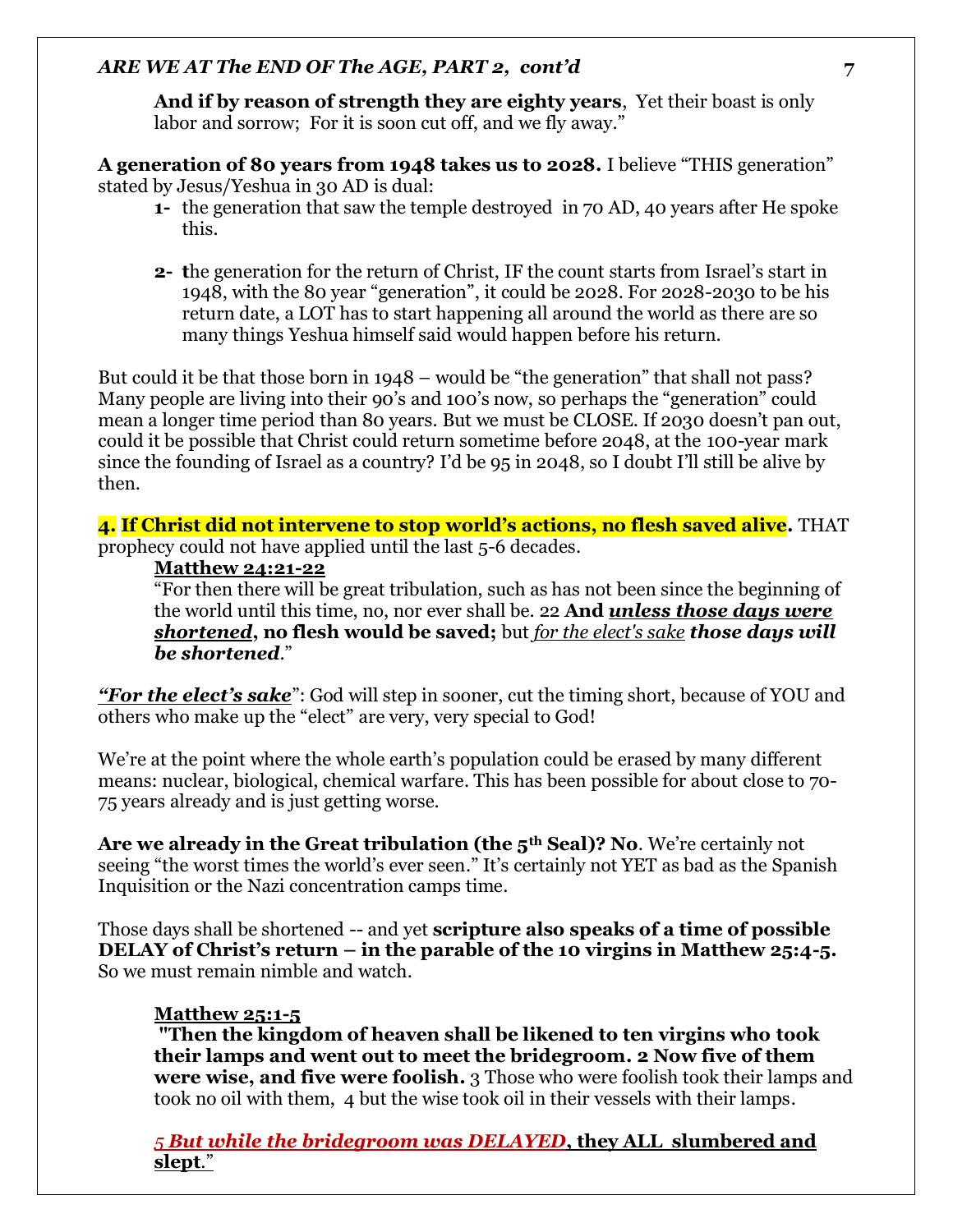*BIG POINT: But perhaps that delay has already happened, and yes – the people of God are largely lethargic and asleep!* Be sure you watch my teaching soon on Laodiceanism. So the next step is for God to cut the time short. *So we all need to be repenting, seeking God, asking God to wake us up, spending more time in God's word.* 

**So HOW close are we to the end of the age? For a 2030 return, a lot of big things have to start happening** – like the seals of Rev 6-7-8; LIKE starting to build a new temple; like the formation of the Beast power and false prophet, like two billion losing their lives (seal #4), like more and more persecution leading to the GREAT Tribulation… If these things don't start happening in the next few years, it may not be 2030.

**And we believers have to WAKE UP stronger than ever before.** *Frankly, many believers thought Jesus would have returned DECADES ago* by now. But he didn't. So many believers quit believing and returned to their old ways, quit praying, quit being zealous.

But **Peter** said the exact opposite should have been our response**, 2 Peter 3:10-11** – that since we see how everything will be burned and dissolved, *"what manner of people we should be, in holiness and godly conduct*, hastening the day of the Lord…"

*The BRIDE of Christ must get ready and BE ready! (Matthew 24:44). He's coming at a time we don't expect, Christ said (Matthew 24:44).* So spend as much time in God's word and in prayer!

## **NOW – SOME MORE VERY END OF The AGE EVENTS COMING**

**Last time I already covered the first 4 seals of Revelation 6**. **There's no doubt in my mind that the first 3 seals are already opened**, and we're about to open seal #4, with massive numbers of deaths. As the seals are opened, *they remain open* and then move on to the next one SO when we experience seal  $#4$ , the first 3 seals will continue – false prophets, war everywhere, and then food shortages and famines, causing extreme inflation on food. One Denarius was a day's wage.

#### **Revelation 6:5-6 Third seal famine and inflation**

"When He opened the third seal, I heard the third living creature say, "Come and see." So I looked, and behold, **a black horse**, and he who sat on it had a pair of scales in his hand.

6 And I heard a voice in the midst of the four living creatures saying, "**A quart of wheat for a denarius [a day's wages], and three quarts of barley for a denarius**; and do not harm the oil and the wine."

**WHY do I mention famine?** *The famines of the 3rd seal of Rev. 6 could start as early as late 2022 or 2023. FAMINE*. Even President Biden has announced expected "food shortages" later this year. Stock up food and essentials now. Have a good home garden. Be prepared for rationing and high inflation. Pay off debts. Have supplies of water and gas/petrol that you cycle through. Secure your home while you can even as you trust in God. I expect food riots within the next 2 years.

#### **WHY will there be famine throughout the whole world?**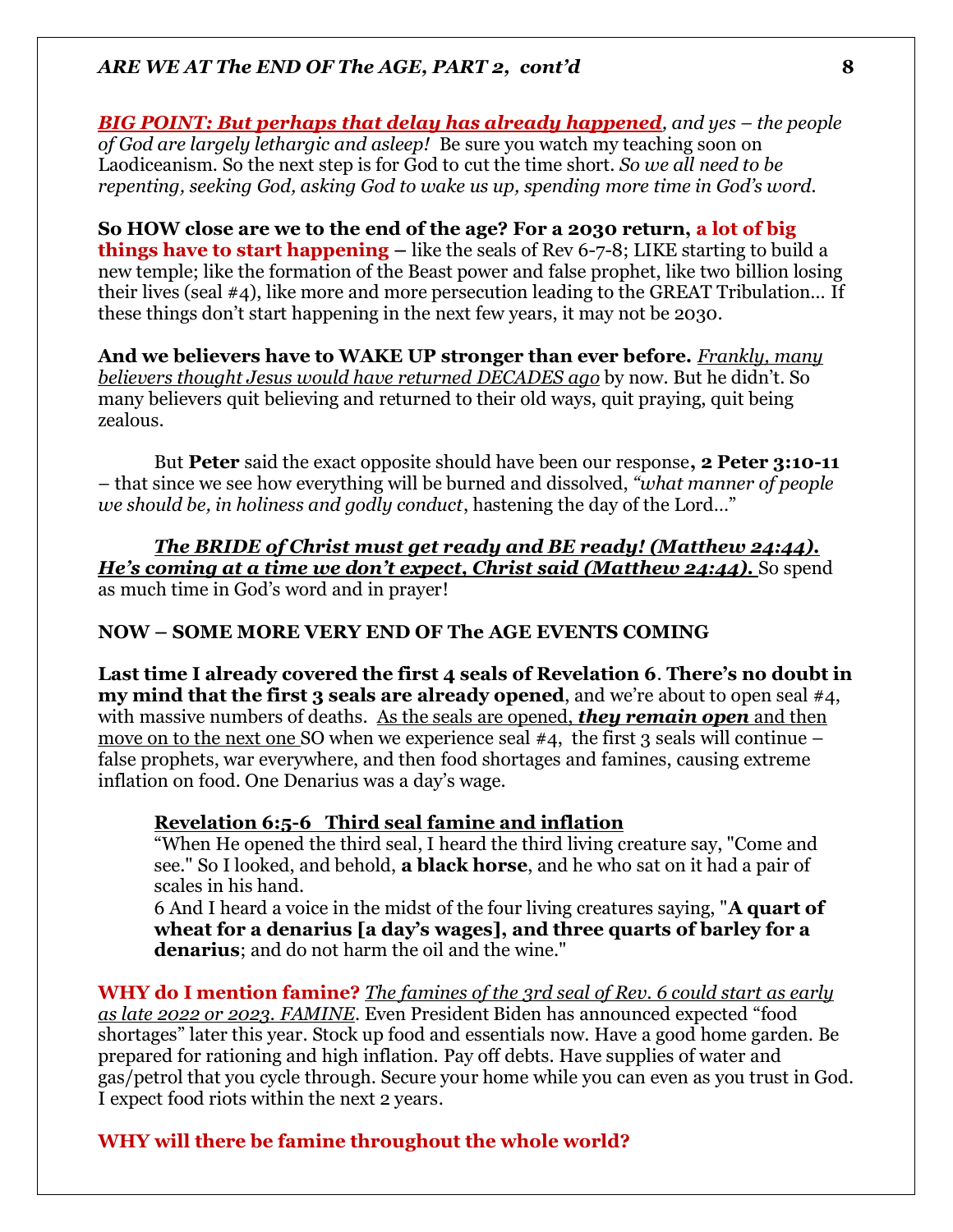- **Wars are preventing planting and harvesting – like Ukraine, called "Europe's Bread basket**." Food shortage and inflation is inevitable.
- **Pandemics and boneheaded decisions are fouling up our delivery systems of food. China has just locked down their largest city – Shanghai** – and people can't leave their apartments and homes and running out of food, water, medicines, and more.
- **Price of FERTILIZER – mostly from Russia, Ukraine, and China – is sky rocketing.** Fertilizer costs have risen 8-10x from just a year ago. This will add a lot to the cost of food. Plus add the cost of transporting everything and we see why food costs will skyrocket.
- **China** has already bought \$2 BILLION worth of American Farmland!
- **Expect RATIONING and ID cards** when buying food. **Expect food riots.**

I know this can sound depressing, but my joy is in my Savior!

**Seal #4 will be a cascading** *series of wars, + pandemics* **and earthquakes that will cause death into the** *billions* **according to the Bible**. The world's population is currently almost 8 billion. But in spite of all this, our joy and our faith must be in Yeshua and our Father.

### **Revelation 6:7-8**

**"When He opened the fourth seal,** I heard the voice of the fourth living creature saying, "Come and see." 8 So I looked, and behold, a **pale horse**. And the name of him who sat on it was Death, and Hades followed with him.

### **And power was given to them** *over a fourth of the earth***, to kill with sword, with HUNGER, with death, and by the beasts of the earth."**

Rely and trust in our Father, even while you prepare as much as you can. Joseph was told of a coming worldwide famine and what did he do? He stored up wheat and fed the whole world. That's our example. Store up food and essentials.

## **So what still has to happen before Christ can return?**

I covered some things last time, but here are some more things that have to happen before Messiah returns – besides more war, more famine, more earthquakes, more and worse pandemics.

- **Have you felt a filthiness, a bad aberrant attitude taking over the world especially the last 2-3 years?** It's Satan's spirit that has been allowed to be unleashed more than ever. This evil demonic attitude or spirit we are watching will continue to flow through the world. *Don't mess with demonism, witchcraft, or sorcery.* NONE of God's children should have a Ouija board or be watching Harry Potter or playing Dungeons and Dragons. We want NO part of that.
- **Satan HATES The FAMILY, hates definite male/female**. So when the *Supreme Court redefined Marriage* in 2015 to be between ANY 2 people, the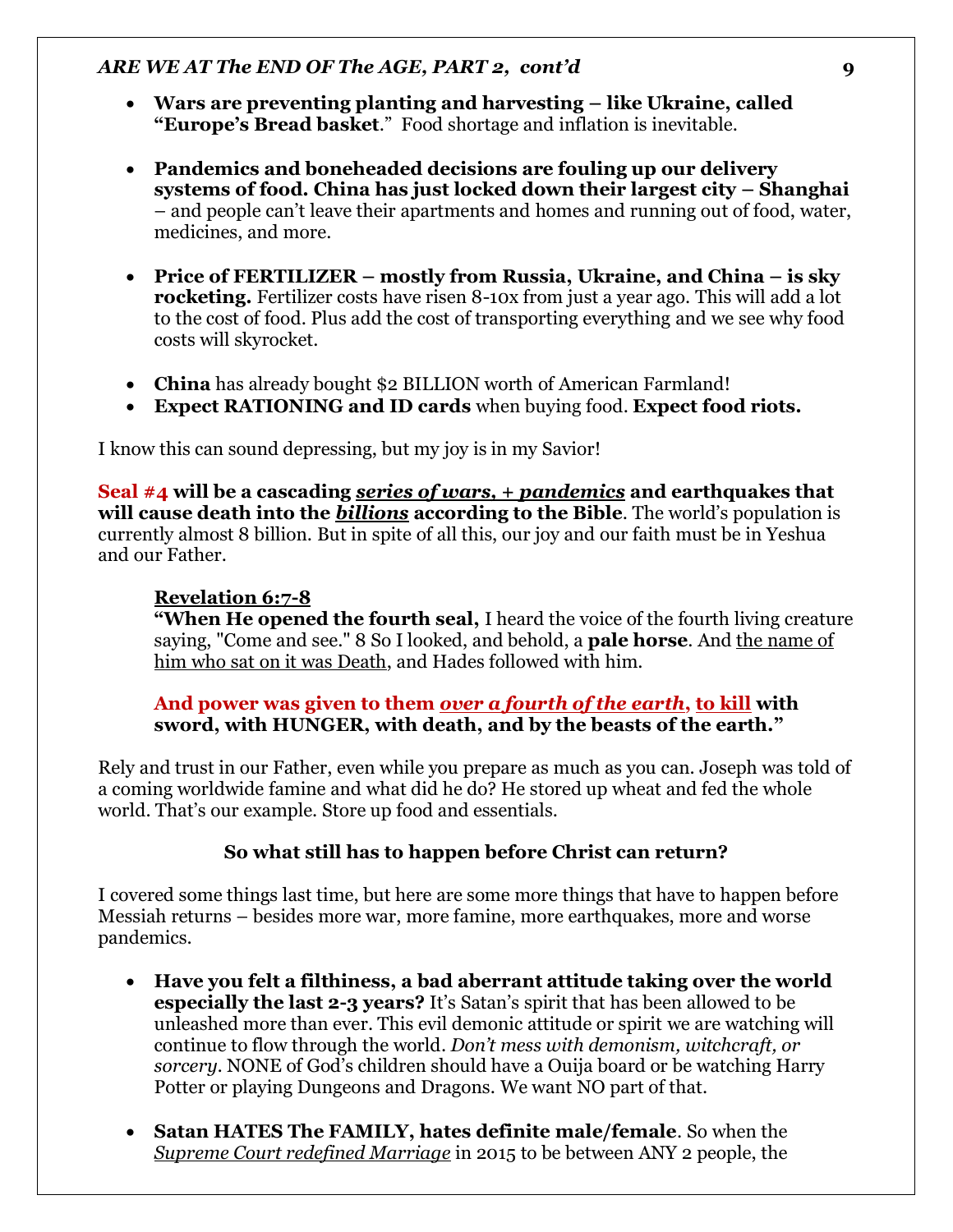repercussions are everywhere. It emboldened the LGBTQ folks. Now one's gender is no longer clear! Confusion results.

*Now there's confusion as to what a MALE is, what a WOMAN is, utter nonsense. YOU'RE the one confused*, they say, if you say a boy has a penis and a girl has female genitalia and ovaries. This confusion is causing tremendous rise in SUICIDES and depression especially among teen girls. You may find the book **"Irreversible Damage" by Abigail Shrier** very interesting

This confusion is straight from the Enemy and is destroying our American family. States are now mandating that very young children be taught about their genitalia, sexuality and if they are the "right gender".

*That's LED to teachers in K-3 feeling free to talk about gender and sexuality with your kindergarten kids and arousing confusion in them with something they're not ready to talk about yet*. This in turn will set up children to be against their parents.

*M***ark 13:12**

"Now brother will betray brother to death, and a father his child; and *children will rise up against parents and cause them to be put to death*."

This is possible when the culture indoctrinates children against parents. The stage is being set throughout western nations especially.

• **The BRIDE of Christ MUST be READY to marry the Son of God. She must be dressed in fine bright linen righteousness** and prepared to meet and to BE the Bride of Yeshua (**Rev 19:7-8**). I'm sure Yeshua won't come until his Bride is ready. I'll speak on this more.

## **[REVELATION](https://biblehub.com/kjv/revelation/19.htm) 19:8 KJV**

"And to her was **granted** that she should be arrayed in fine linen, clean and white: for the fine **linen is the righteousness of saints**."

Notice the bright linen, defined as righteousness, *is granted to the Bride*, *given* to the Bride**. Again, her garments, which pictured her righteousness, was** *granted* **to her**. Most translations insert the word "acts," saying the Bride's linen stands for *her* righteous *acts*. Did you know "acts" is not in the original Greek? The KJV got this one right. So did Noah Webster translation, the Darby translation, and F Coulter's Bible. The Bride's righteousness is granted to her by God  $(2 \text{ Cor. } 5:21; \text{ Romans } 5:15-19)$ .

Watch my 2-part video teaching "**God's perfection for us**" for more on this. We make ourselves ready by accepting Yeshua's perfect righteous life by faith as our new life, and our covering and abide in him, love him, *and obey him*.

Let's be sure to dedicate ourselves to being awake and our lives full of God's Spirit, which he'll pour out on us when we ask him in faith.

*But surely Christ isn't coming back until His Bride is ready. And* scripture says that when Yeshua returns "the bride *has* made herself ready" (Revelation 19:6-7). Hallelujah! Be sure you are filling your lamp with oil (God's Holy Spirit) as Matthew 25 says and accepting Jesus as your new life and covering (Col. 3:3-4). ASK for more of God's spirit.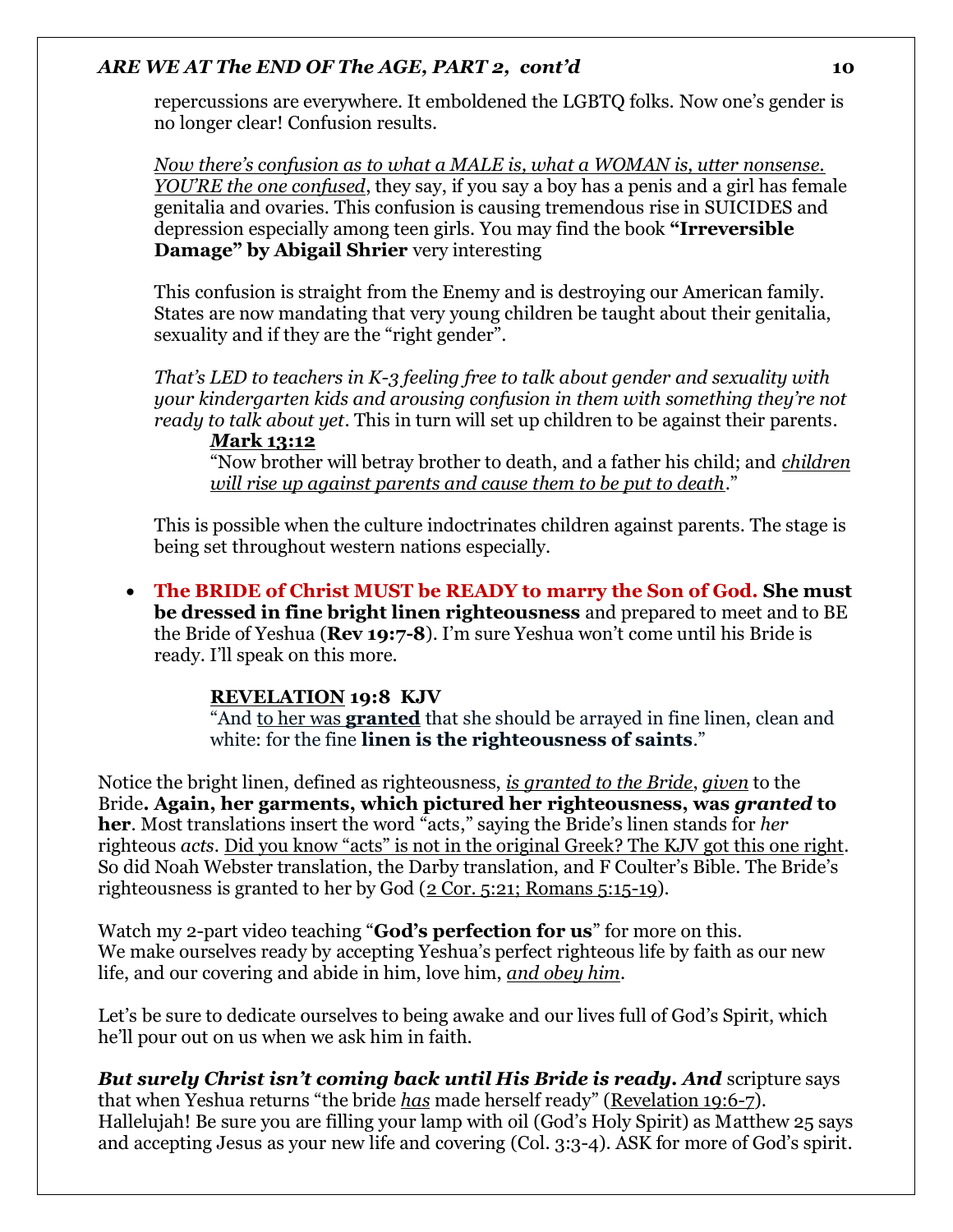• **NEXT, I believe strongly the 3rd physical TEMPLE has to be built in Jerusalem**. Every prophecy about these end-time sacrifices and the man of sin IN The temple of God (2 Thess 2:3-12) all refer to a TEMPLE, not the Greek word for a tent or tabernacle.

**I mention what has already been prepared – most of the "furniture" of the temple is ready.** The Menorah, altar of incense, table of showbread, priestly garments and much more, are all ready. I took many pictures myself in 2009. Even priests with verified DNA to Aaron's lineage –are all being trained and prepared. So if a temple has to be built, and animal sacrifices started**, this needs to start happening real soon if –** *IF Christ is to return by 2030***.** *So it might not be 2030 but we are told to WATCH, TO BE ready.* 

*2 Thess 2:4 says the man of sin will set himself up "in the temple of God".* The word for "temple" is not the word used for tent or tabernacle and not even the temple complex. *The word "tabernacle" IS used one time for this Temple – Rev. 13:6*. But in 2 Thess 2, the word "temple" is "*naos*" – meaning the sacred inside areas of the temple. Remember *Jesus called even "Herod's temple" – "my father's house*." And exactly where the temple will be built will require God changing people's minds and hearts. So be watching all this. And whatever it ends up being – a tabernacle or, as I feel, a temple –this place will have to be in place fairly soon if 2030 can work out. Otherwise Christ's return is not likely in 2030.

**I hope to do a full teaching on the temple shortly –** *maybe by mid-summer. Please be sure to hear it.* 

*Extra note: Let me just say: by me saying there will be a temple, I am NOT saying that I believe we believers need animal sacrifices to have our sins atoned.* But JEWS don't accept Christ and want animal sacrifices and a temple**. Prime Minister Bennett of Israel is an orthodox Jew who has already stated** he will do all in his power to build the 3<sup>rd</sup> temple in the next few years.

*TO HAVE a 3rd temple will take God's intervention. WHERE and how it will be built—will require God's revelation and intervention.* 

• **Animal sacrifices – it seems there's a 7-year period according to Daniel 9:27, and** at 3.5 years, midway through the 7 years, the sacrifices stop, and the "man of sin" claims to be God as he stands in the temple. **So it appears to me that the temple needs to be in place 7 years before Christ returns**. If Christ and Father disagree with me, I'm totally with whatever God decides and their view of things!

We do know they are carefully guarding and preparing **2 red heifers** so far, needed for cleansing rituals (Numbers 19:1-10). Temple Institute is open about that. **We also know many priests have been DNA-identified to be descendants of Aaron and are receiving training, right now**. We do know that *the Temple Institute – right now – is preparing the blue prints for the temple*. We also know they have MUCH of the tools, equipment, and temple "furniture" (altars, robes, menorah, etc.) already prepared. It seems to me that not every Jewish rabbi or scholar agrees with Temple Institute's plans and work.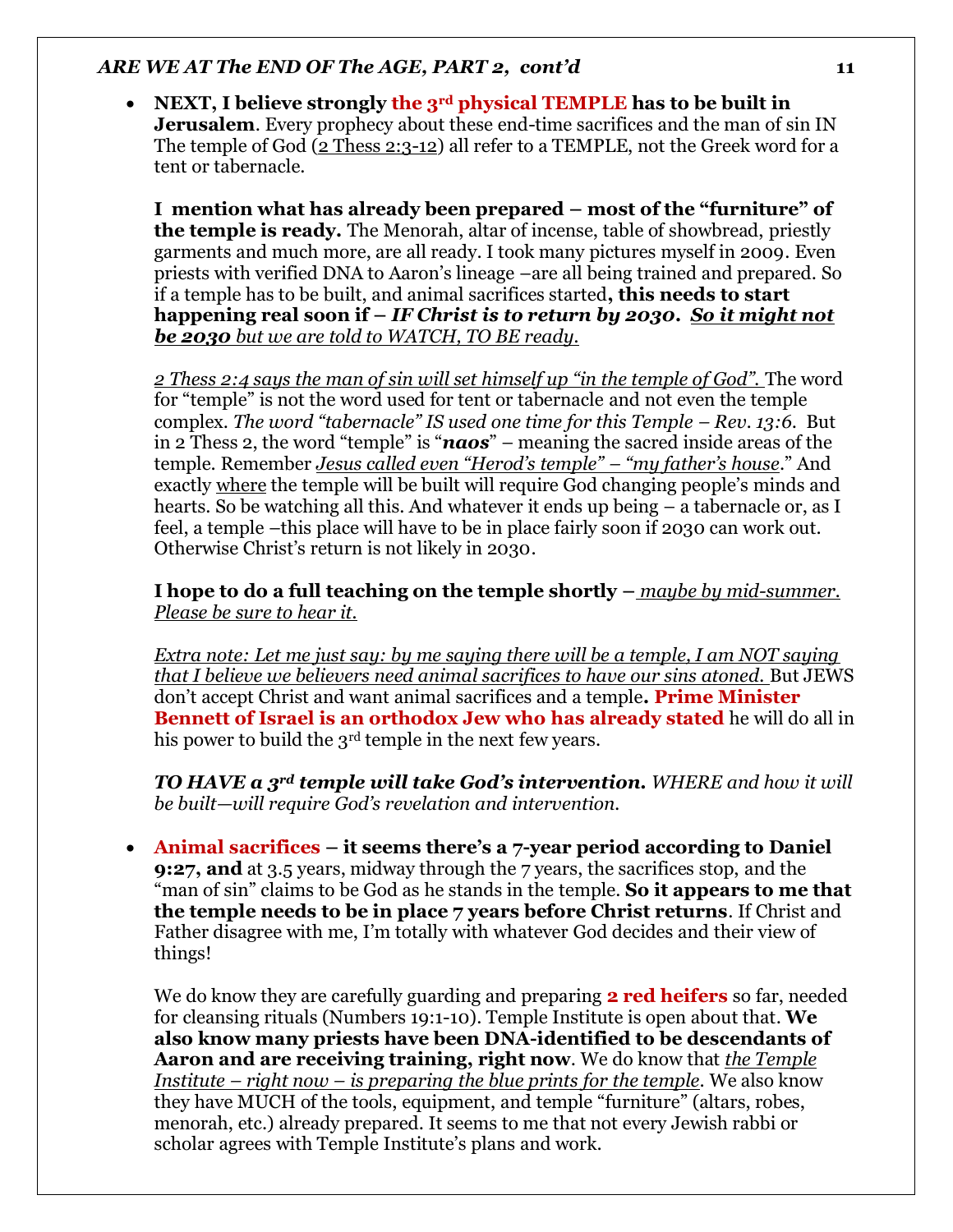• **NEW WORLD ORDERS and power struggles will be seen.** With USA no longer taking the dominant role especially under Biden, other countries are eager to fill the vacuum. Watch China, Russia, Turkey, Europe, Iran. *Watch for new leaders from coups, from elections and other means to replace leaders*. Watch what Arabs and Muslims do, especially in regard to USA and Israel. We might see major nations' economies completely collapse soon, including the USA's. Watch Europe reorganize.

The much vaunted "New World Order" will suddenly be here.

In the face of confusion and crisis, the world will look for a strong leader to get everything back to some semblance of order. *Just before Christ returns, I expect worldwide chaos and war – but for a brief respite when it seems everything is peaceful again. ("peace, peace, but there is no peace")*

• **We'll see the continued demise of the USA**. I believe USA and Britain are part of Joseph, of the 12 tribes of Israel – Ephraim and Manasseh. Ephraim was the younger brother and was far more powerful than Manasseh ever became, so I believe the USA is modern-day Ephraim, and UK is modern day Manasseh. Ephraim would be a company of nations, and that is exactly what "the United STATES" means (Genesis 48:19-20). But watch the demise and decline of USA happen more and more.

I suggest you read Leviticus 26 – the blessings and cursings chapter.

- **The US DOLLAR will likely crash soon**, perhaps as early as this Fall, 2022 or in 2023. We'll see. If it does totally crash, the paper money will be almost worthless. Inflation will eat up what you have. Here are some reasons why it could crash soon:
	- o *Starting March 31, 2022, Russia is insisting all nations who buy their oil and gas, including much of Europe and even the USA, must now pay in Russian rubles, not US Dollar*. The Russian ruble is, I'm told, backed by gold now. This one change alone will weaken the dollar substantially.

**If nations don't need the US dollar to buy oil and gas from Russia, the main supplier now, they'll just start dumping the dollar** and that could lead to its crash, especially if it's just seen as worthless paper at that time. US dollars have no gold backing, remember.

o **Saudi Arabia** is angry at Biden for re-opening nuclear talks with Iran – which Saudi Arabia hates! So they invited China to come to Saudi Arabia and forge an economic cooperation – and invited China to quit paying for Saudi gas and oil with US Dollars but to start paying with China's YUAN currency.

*So the cracks are showing up! When the US Dollar collapses, the value of your savings and investments and retirement funds will also likely crash too*. We'll have, at its worst, worthless money. There are key figures who want the USD to collapse so the transformation to DIGITAL dollars can take place. I don't fully understand all that – but just be watching this. But don't trust in mammon/money. Trust in God. *I'll give a talk or blog soon on the many verses that show in the end time God sustains his children miraculously*.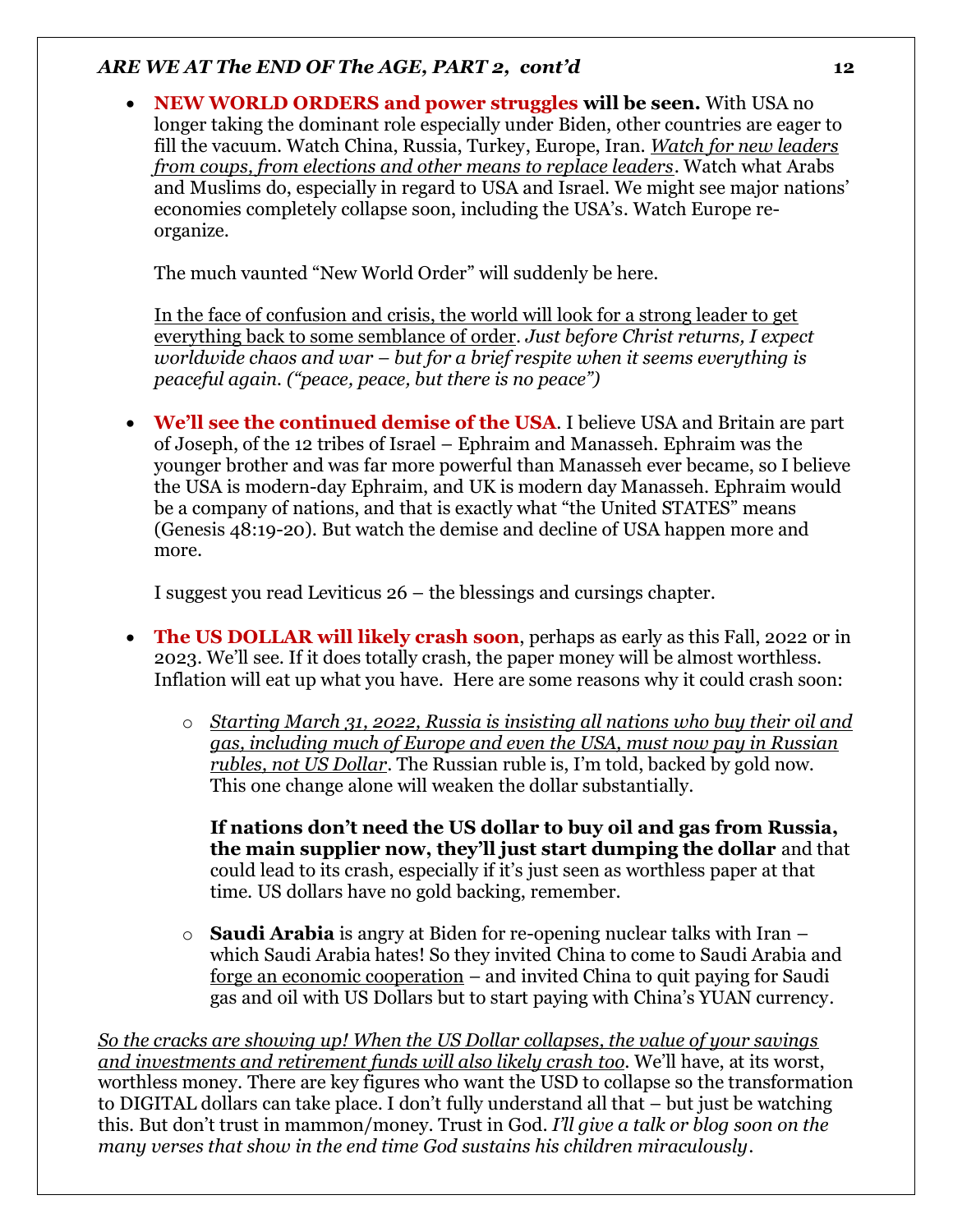**Our military** is being hamstrung by civilian woke forces; already the military is more concerned about woke ideas than being battle ready to protect America. *It was reported the other night that the size of our active military is the smallest it has been since – are you ready? – since 1940*. China has 2x as many warships as we have; many more soldiers, airmen and sailors.

- **NATURAL "acts of GOD" disasters will get worse and worse.**  Hurricanes, earthquakes, tornadoes, floods, wildfires, drought will wreak havoc on the country and our food production and our power over the next few years.
- **The WEF – WORLD Economic Forum – led by Klaus Schwab and their "Elites," including Justin Trudeau, Macron, Zelensky and many more**. Klaus Schwab wrote a book

"Covid 19 and the Great Reset", and you need to watch this video below about his book and what his assistant says. Those involved almost seem to want there to be chaos, because those who seek power, thrive on chaos. Are they even *causing* some of the chaos? They're quite open about that. "Never let a crisis go to waste," they say.

Disasters and chaos allows government to have the "excuse" to use emergency executive orders, martial law, and suspend freedoms we are used to having – as Trudeau did up in Canada.

**Is Klaus Schwab one of the most dangerous men on earth? <https://www.youtube.com/watch?v=6G3nWyoQ5CQ>**

- **World will seem so out of control, (possibly intentionally) in total chaos from pandemics, inflation, wars, crime and so on** – then **the world will WANT, and SEEK, a strong man** to straighten everything out, Like Hitler did in the 1930's.
- **The prophesied "BEAST POWER" is not set up yet**… but getting there. The time for the fall of USA is imminent and more than a few are speaking about it. The world sees America is following, not LEADING anymore. World leaders see the USA in decline. And it is. This Beast Power, discussed in Daniel 2, is likely to be a revival of the Holy Roman Empire in Europe – with 5 western European nations allying with 5 Eastern European kings, described as mixing iron with clay in Daniel 2.
- **The BEAST and FALSE prophet have yet to show up**. By the "Beast," here I refer to their leader – the military/political "strong man" – like Hitler erupted on the scene before. This person is described as coming up from the Bottomless Pit where so many super-bad demons are being held. See **Revelation 9:1-7**. **READ REV 11:7 AND 17:8 FOR PROOF** of this. *(There's much more in the video here*)

## **Revelation 11:7**

"When they [the 2 Witnesses] finish their testimony, *the beast that ascends out of the bottomless pit* will make war against them, overcome them, and kill them."

## **Revelation 17:8**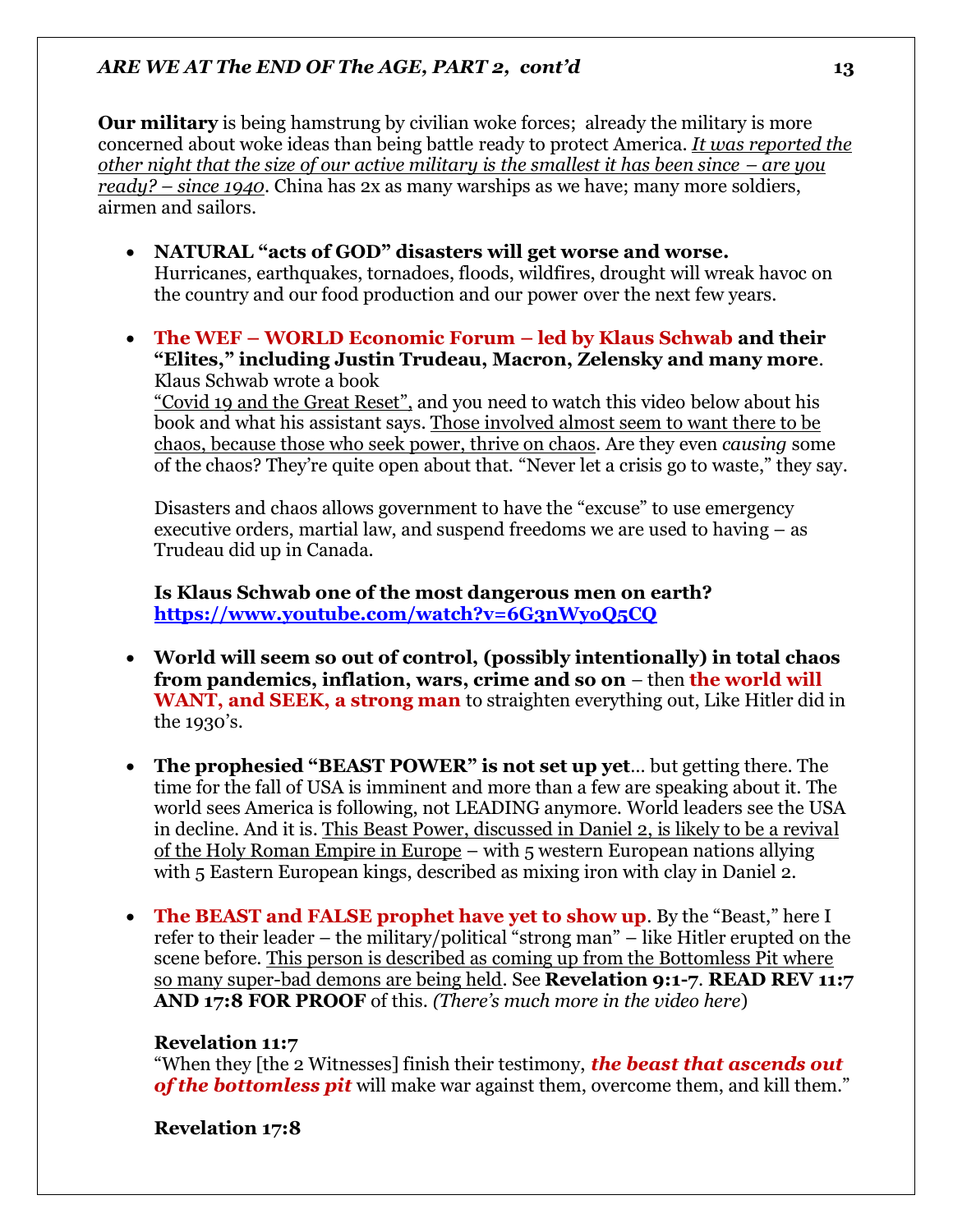"The beast that you saw was, and is not, **and** *will ascend out of the bottomless pit* and go to perdition. And those who dwell on the earth will marvel, whose names are not written in the Book of Life from the foundation of the world, when they see the beast that was, and is not, and yet is."

What does all that mean that he "ascends out of the bottomless pit"? Have you noticed that before? Does it mean a man who is heavily influenced by a top ranking super evil demon from the bottomless pit? See the story when Jesus cast out many demons who begged him not to send them to the abyss, the bottomless pit, where the really bad demons are (Luke 8:31).

Or c*ould it mean a leader who is not 100% human as we think? Be nimble*. Just keep your eyes and ears open to possibilities. Read and re-read Revelation 11-12-13- 17 over and over til you know it well.

**We have here "the Beast and the False Prophet." By "False Prophet" I mean the religious leader** that will unite various religions under him from all nations (2 Thess. 2:1-12; Rev. 13:11-17) . **Watch for reunification** of the Greek and Ukrainian and Russian orthodox churches under the Pope; maybe Anglicans and many more. *But the Great False Prophet need not be a pope. Be nimble and willing to adjust your thinking***.** It may be someone else who could unite religions today- including Islam, Hindu, Buddhist, etc.

But then again, scripture does not give the end time world power much TIME in power; just "one hour" – probably meaning a very short time, but not a lot of years (Revelation 17:12). They are there only for a short time. **The "Beast"** is the military/political leader of the coming world super power. **The False Prophet** is the "anti-Christ" who allies with the military/political leader. You can read all about this in **Revelation 13**. *These two men surely are alive out there somewhere*.

**The "Beast" also refers to the union of nations** which bring this about at the very end time. **I believe this will be a rapidly uniting EUROPE at the very end, combining strong western countries with weaker eastern European countries (iron mixed with clay – Daniel 2:33-43 )** uniting again as the final resurrection of the ancient **Holy Roman Empire**.

*Extra note: Recent events have opened European leaders' eyes to see they can't count on USA due to Afghanistan, etc.; they shouldn't base their energy needs on their enemy Russia; and they need to become militarily strong and better united. And that's all happening.* 

**THIS Beast/false prophet tag team are the epitome of evil**. Satan empowers and probably possesses them (Rev. 13:1-3), but they won't *appear* evil. Like Satan – who appears as an angel of light – they will also appear to be NICE people on outward appearances, but they have very evil true hearts.

Remember the Bible often refers to these Gentile world superpowers and empires as beasts as you can see in Daniel 7.

• **Jerusalem has to be retaken from the Jews and trodden down by Gentiles for 42 months (Revelation 11:1-2)**. We do know that at some point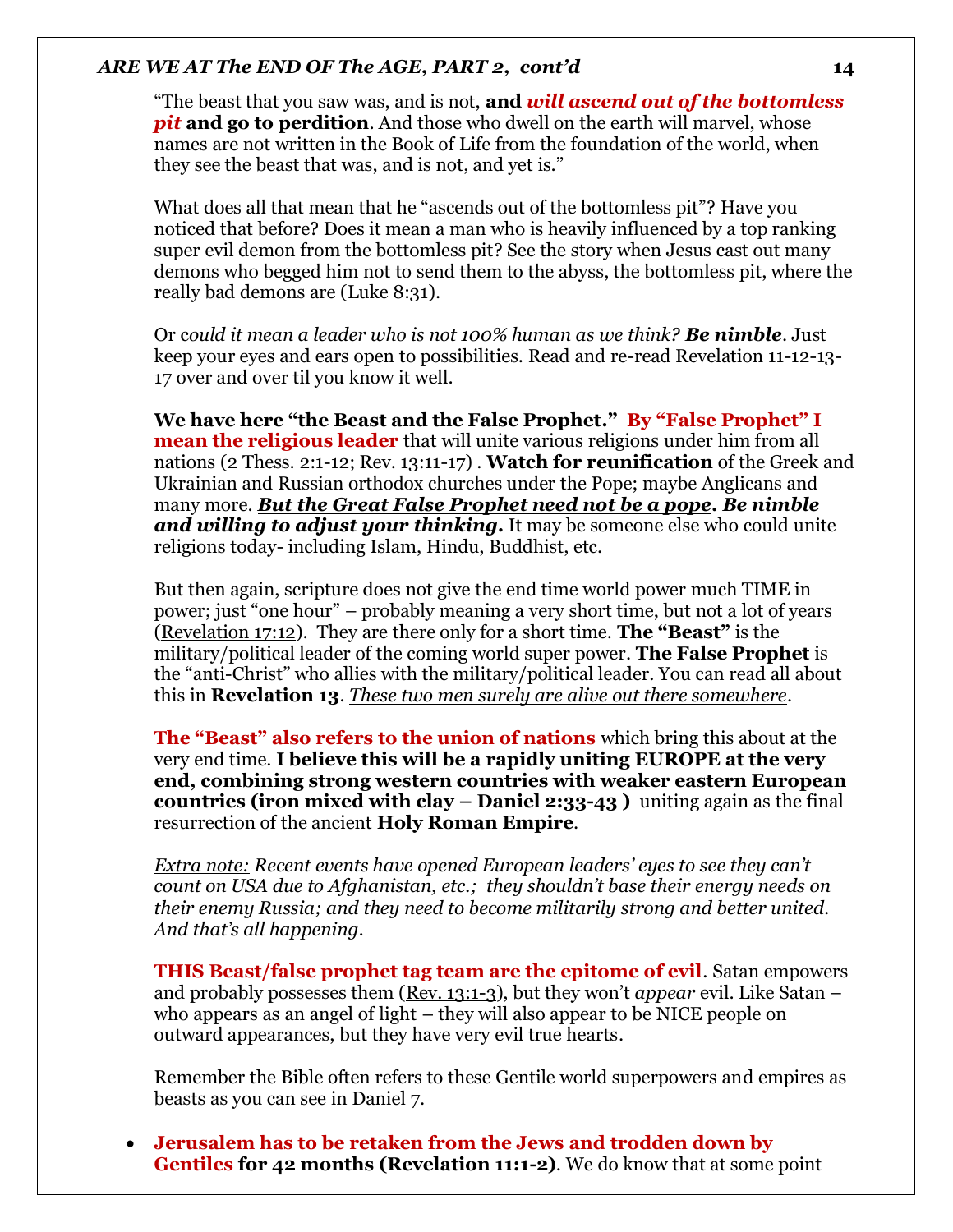Jerusalem will **be surrounded by armies** (**Luke 21:20**). These armies could be an invasion force or could start off as a "Peacekeeping force" – maybe even UN Forces. Keep your eyes open and heart seeking God's light. "Ride loose in the saddle."

• **Revelation 11:1-13 –and just before Christ returns, TWO WITNESSES of God are preaching in Jerusalem in the final 3-1/2 years before Christ returns. Who** are they? *It's too early yet for them to show up*. They seem to be *typed* by Moses and Elijah, according to their miracles.

**Are they 2 Jews** – one representing the Law like Moses (maybe a judge?), and the other a prophet, representing Elijah and the prophets? *Whoever they are, they're probably not from your church group or mine. Elijah may not have been an Israelite, so maybe 1 Jew, 1 Gentile?* Will they come from your church body? (Probably not.) If Christ is coming within 8-20 years, *they surely are alive now; we just haven't seen them in action openly yet and won't until just before Christ's return.*

So far nobody knows for sure **who the 2 Witnesses of Rev 11 are** *though I received a phone call recently from a man wanting to introduce me to them!*

*When we all discover who they are, I doubt all of God's children will be thrilled or accept who they are at first.* That's my opinion. Every believer will be tested to submit their ideas to what's obviously right there in front of them when it all starts happening.

**So a lot has yet to happen, right? And – IF Christ is to be here by 2030 – then** *a LOT* **has to start breaking loose, real soon,** *or it's not likely to be 2030***. Be sure you read and hear that.** The temple and animal sacrifices have to be started soon in Jerusalem (Daniel 9:27). Europe would have to strongly unite – and it *is* uniting to large degree *because of* the Ukraine war. Europe sees Russia is indeed their enemy and so Europe is coming together and expanding their military to counter that. And the  $4<sup>th</sup>$  seal has to open with the horrific number of deaths and then increasing persecution against God's children. Then the great Tribulation (seal  $#5$ ) and the terrifying heavenly signs (Seal  $#6$ ). All of those 6 seals are found in Revelation 6. Be reading it. Then Revelation 7 is the  $7<sup>th</sup>$  seal start and beyond.

**But when the final end time events begin to happen, they'll come upon us suddenly, like a snare or trap** locking in the trapped animal. *WE must be ready now. We have to have OIL in our lamps NOW* – be filled and led by God's Holy Spirit and zealous for God – NOW. We won't get much final warning before we flee from the dangers in Jerusalem. Lot had a few hours' notice. Noah had 1 week.

Remember **1 Thessalonians 5:1-5** clearly says that God's children should not be caught off guard. But years will be shortened, and Christ could come back "at a time you think not," as he said.

*In the meantime, one MISSTEP in the Russia-Ukraine war could result in a Europe-wide war or even World War 3.*